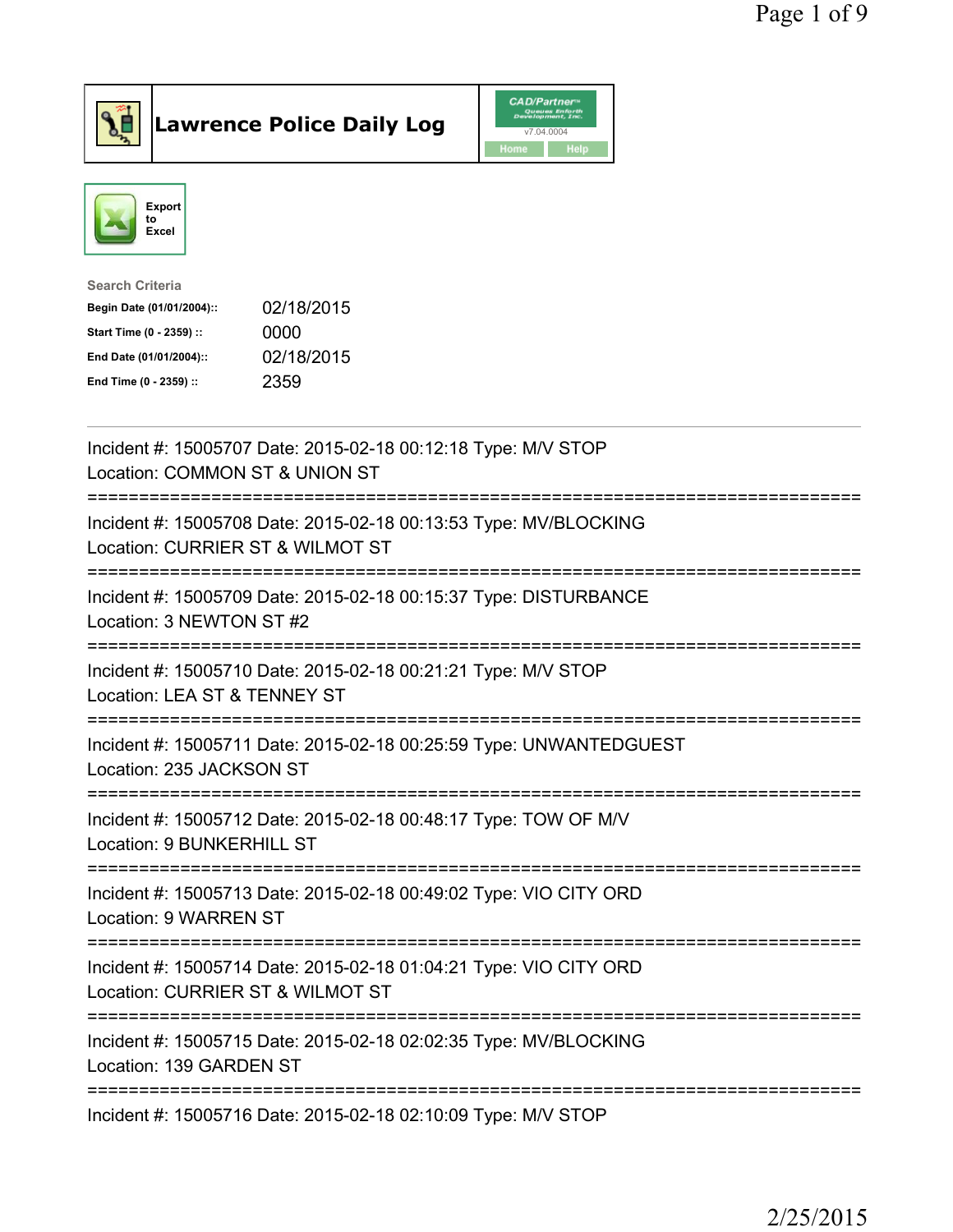Location: BROADWAY & ESSEX ST =========================================================================== Incident #: 15005717 Date: 2015-02-18 02:14:44 Type: M/V STOP Location: BROADWAY & WATER ST =========================================================================== Incident #: 15005718 Date: 2015-02-18 02:22:48 Type: ASSIST FIRE Location: BROADWAY =========================================================================== Incident #: 15005719 Date: 2015-02-18 03:14:33 Type: VIO CITY ORD Location: 107 GREENWOOD ST =========================================================================== Incident #: 15005720 Date: 2015-02-18 03:31:15 Type: M/V STOP Location: HAVERHILL ST & MILTON ST =========================================================================== Incident #: 15005721 Date: 2015-02-18 03:37:55 Type: NOTIFICATION Location: 550 BROADWAY #113 =========================================================================== Incident #: 15005722 Date: 2015-02-18 04:39:59 Type: ALARM/BURG Location: KEY POLYMER / 17 SHEPARD ST =========================================================================== Incident #: 15005723 Date: 2015-02-18 05:51:46 Type: ALARMS Location: BRITISH CLUB / 86 CAMBRIDGE ST =========================================================================== Incident #: 15005724 Date: 2015-02-18 05:55:12 Type: VIO CITY ORD Location: THORNDIKE ST =========================================================================== Incident #: 15005725 Date: 2015-02-18 06:37:51 Type: M/V STOP Location: HAVERHILL ST & LAWRENCE ST =========================================================================== Incident #: 15005726 Date: 2015-02-18 07:03:40 Type: M/V STOP Location: FRANKLIN ST & HAVERHILL ST =========================================================================== Incident #: 15005727 Date: 2015-02-18 07:59:05 Type: CLOSE STREET Location: CENTRE ST & SPRUCE ST =========================================================================== Incident #: 15005728 Date: 2015-02-18 08:03:51 Type: AUTO ACC/NO PI Location: 38 BERKELEY ST =========================================================================== Incident #: 15005729 Date: 2015-02-18 08:28:53 Type: MV/BLOCKING Location: 60 WILMOT ST =========================================================================== Incident #: 15005730 Date: 2015-02-18 08:40:22 Type: UNWANTEDGUEST Location: MCDONALDS / 50 BROADWAY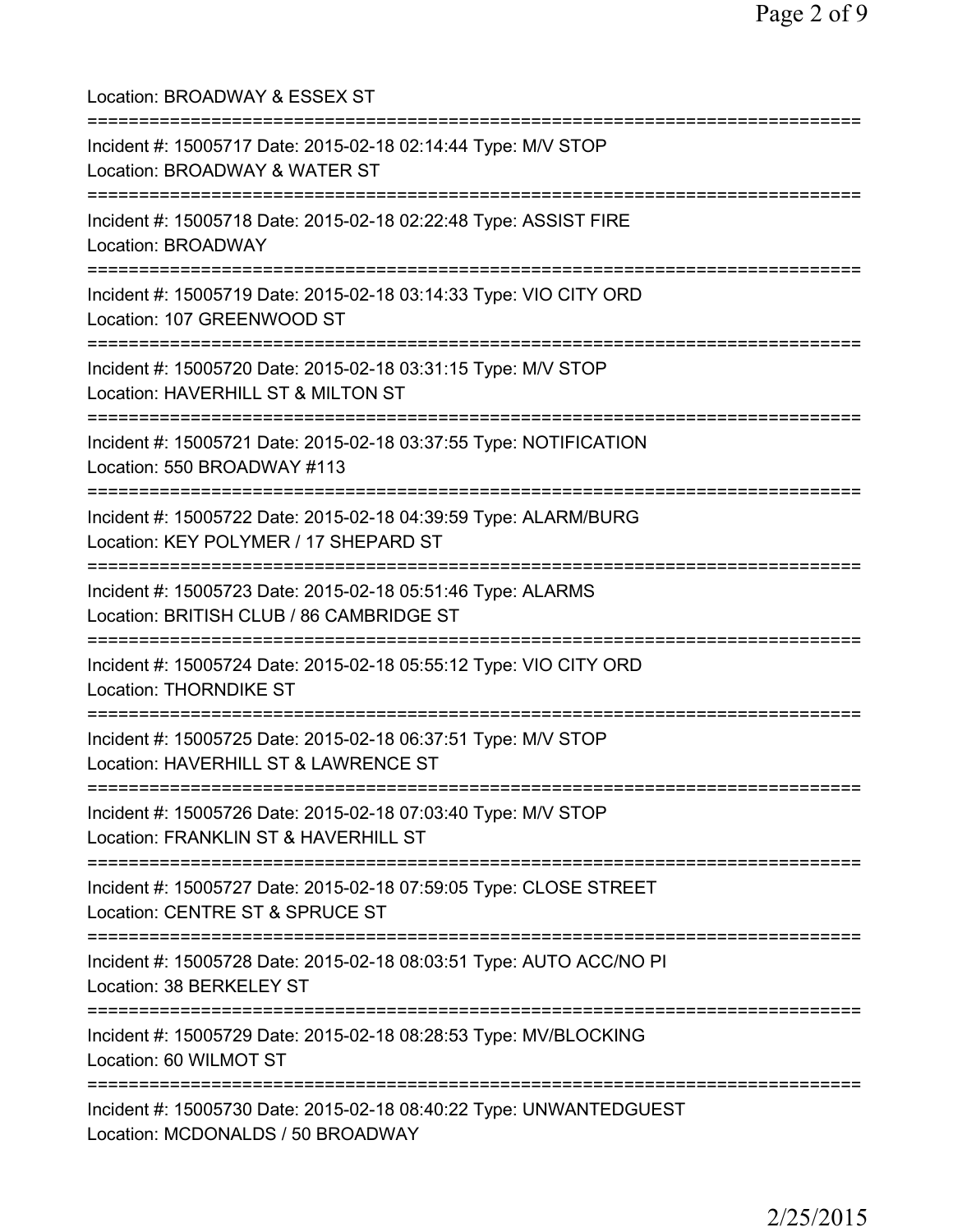| Incident #: 15005731 Date: 2015-02-18 08:52:50 Type: HIT & RUN M/V<br>Location: 24 DEBBIE LN                                                                                          |
|---------------------------------------------------------------------------------------------------------------------------------------------------------------------------------------|
| Incident #: 15005732 Date: 2015-02-18 08:57:20 Type: VIO CITY ORD<br>Location: BROADWAY & COMMON ST                                                                                   |
| Incident #: 15005733 Date: 2015-02-18 09:06:44 Type: CK WELL BEING<br>Location: 18 FRANKLIN ST #107B                                                                                  |
| Incident #: 15005734 Date: 2015-02-18 09:21:14 Type: TRESPASSING<br>Location: 205 BROADWAY                                                                                            |
| Incident #: 15005735 Date: 2015-02-18 09:37:37 Type: ALARM/BURG<br>Location: MEAT MARKET / 133 S UNION ST                                                                             |
| ===========================<br>Incident #: 15005736 Date: 2015-02-18 09:44:52 Type: ALARM/BURG<br>Location: LAW EVANGELICAL CHURCH / 61A WARREN ST                                    |
| =========================<br>Incident #: 15005737 Date: 2015-02-18 09:52:51 Type: AUTO ACC/NO PI<br>Location: BERKELEY ST & BRUCE ST<br>===========================<br>============== |
| Incident #: 15005738 Date: 2015-02-18 10:19:44 Type: ALARM/BURG<br>Location: SIMMS RESIDENCE / 11 W DALTON ST<br>===========================                                          |
| Incident #: 15005739 Date: 2015-02-18 10:35:34 Type: INVESTIGATION<br>Location: SWEENEYS PACKAGE STORE / 90 ESSEX ST                                                                  |
| Incident #: 15005740 Date: 2015-02-18 10:56:18 Type: TOW OF M/V<br>Location: 209 ABBOTT ST                                                                                            |
| Incident #: 15005741 Date: 2015-02-18 11:10:02 Type: M/V STOP<br>Location: NORTHERN ESSEX COMMUNITY COLLE / 45 FRANKLIN ST                                                            |
| Incident #: 15005742 Date: 2015-02-18 11:10:50 Type: NOTIFICATION<br>Location: 20 FLORENCE ST                                                                                         |
| Incident #: 15005743 Date: 2015-02-18 11:25:38 Type: HIT & RUN M/V<br><b>Location: LAKE ST</b>                                                                                        |
| Incident #: 15005744 Date: 2015-02-18 11:42:16 Type: HIT & RUN M/V<br><b>Location: LAKE ST</b>                                                                                        |
|                                                                                                                                                                                       |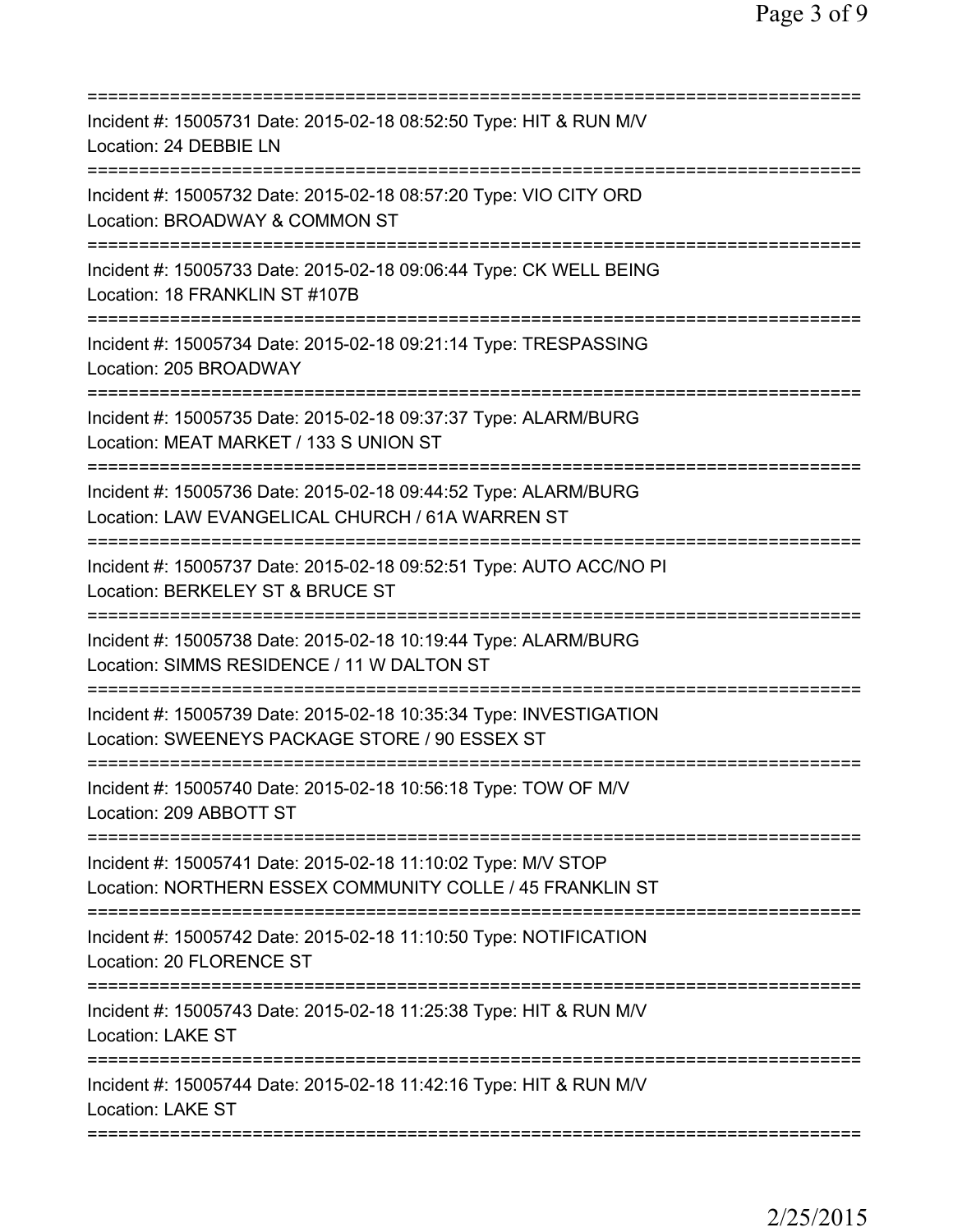| Incident #: 15005745 Date: 2015-02-18 11:47:41 Type: M/V STOP<br>Location: HAVERHILL ST & LAWRENCE ST      |
|------------------------------------------------------------------------------------------------------------|
| Incident #: 15005746 Date: 2015-02-18 12:06:57 Type: MV/BLOCKING<br>Location: 20 BUNKERHILL ST             |
| Incident #: 15005747 Date: 2015-02-18 12:20:38 Type: SUS PERS/MV<br>Location: 39 ABBOTT ST                 |
| Incident #: 15005748 Date: 2015-02-18 12:59:57 Type: DOMESTIC/PAST<br>Location: 98 FARNHAM ST              |
| Incident #: 15005749 Date: 2015-02-18 13:07:55 Type: LARCENY/PAST<br>Location: 16 HOLTON ST                |
| Incident #: 15005750 Date: 2015-02-18 13:12:01 Type: A&B PAST<br>Location: 83 WEST ST                      |
| Incident #: 15005751 Date: 2015-02-18 13:15:17 Type: TOW OF M/V<br>Location: 31 PHILLIPS ST                |
| Incident #: 15005752 Date: 2015-02-18 13:17:55 Type: DRUG OVERDOSE<br>Location: MCDONALDS / 50 BROADWAY    |
| Incident #: 15005753 Date: 2015-02-18 13:21:39 Type: TOW OF M/V<br>Location: HAVERHILL ST & NEWBURY ST     |
| Incident #: 15005754 Date: 2015-02-18 13:38:12 Type: SUS PERS/MV<br><b>Location: MARSTON ST</b>            |
| Incident #: 15005755 Date: 2015-02-18 13:54:12 Type: VIO CITY ORD<br>Location: 374 S BROADWAY              |
| Incident #: 15005756 Date: 2015-02-18 13:56:07 Type: AUTO ACC/NO PI<br>Location: 93 GLENN ST               |
| Incident #: 15005757 Date: 2015-02-18 14:02:17 Type: MEDIC SUPPORT<br>Location: 35 WINTER ST               |
| Incident #: 15005758 Date: 2015-02-18 14:05:26 Type: ALARM/BURG<br>Location: BELLIARD RESD / 42 ALLSTON ST |
| Incident #: 15005759 Date: 2015-02-18 14:09:52 Type: HIT & RUN M/V                                         |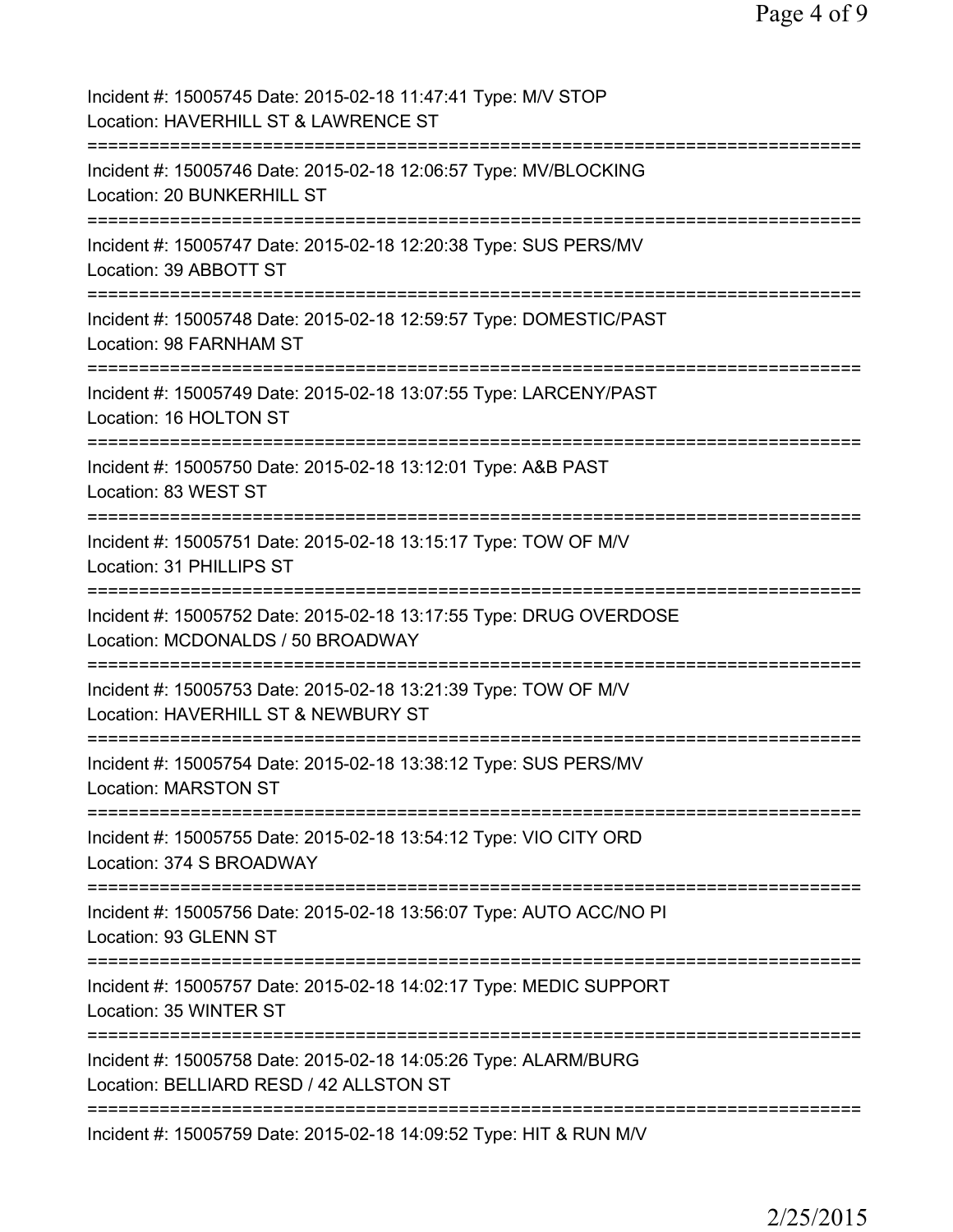| Location: HAMPSHIRE ST & PARK ST                                                                                                             |
|----------------------------------------------------------------------------------------------------------------------------------------------|
| Incident #: 15005760 Date: 2015-02-18 14:18:57 Type: B&E/MV/PAST<br>Location: 42 ROWE ST                                                     |
| Incident #: 15005761 Date: 2015-02-18 14:26:21 Type: RECOV/STOL/MV<br>Location: 44 TREMONT ST                                                |
| Incident #: 15005762 Date: 2015-02-18 14:29:50 Type: HIT & RUN M/V<br>Location: GREATER LAWRENCE FAM.HLTH.CTR. / 34 HAVERHILL ST             |
| Incident #: 15005763 Date: 2015-02-18 14:30:11 Type: AUTO ACC/NO PI<br>Location: ERVING AV & LAWRENCE ST<br>:==============================  |
| Incident #: 15005764 Date: 2015-02-18 14:35:19 Type: ALARM/BURG<br>Location: BISONO RESIDENCE / 293 LOWELL ST<br>--------------------------- |
| Incident #: 15005765 Date: 2015-02-18 14:41:00 Type: MAL DAMAGE<br>Location: 63 OAK ST #1                                                    |
| Incident #: 15005766 Date: 2015-02-18 15:11:10 Type: MAN DOWN<br>Location: PARK ST & SAUNDERS ST                                             |
| Incident #: 15005767 Date: 2015-02-18 15:13:43 Type: ALARM/BURG<br>Location: PIMINTAL RESIDENCE / 30 SULLIVAN AV                             |
| Incident #: 15005768 Date: 2015-02-18 15:15:14 Type: HIT & RUN M/V<br>Location: 51 LAWRENCE ST                                               |
| Incident #: 15005769 Date: 2015-02-18 15:22:16 Type: A&B D/W/ PROG<br>Location: 177 UNION ST FL 2                                            |
| Incident #: 15005770 Date: 2015-02-18 15:30:54 Type: MEDIC SUPPORT<br>Location: WENDYS / 55 HAMPSHIRE ST                                     |
| Incident #: 15005771 Date: 2015-02-18 15:55:01 Type: LOST PROPERTY<br>Location: 210 LAWRENCE ST                                              |
| Incident #: 15005772 Date: 2015-02-18 15:57:35 Type: ASSIST FIRE<br>Location: LAWLOR SCHOOL / 4 LEXINGTON ST                                 |
| Incident #: 15005773 Date: 2015-02-18 16:03:12 Type: HIT & RUN M/V<br>Location: ANDOVER ST & BLANCHARD ST                                    |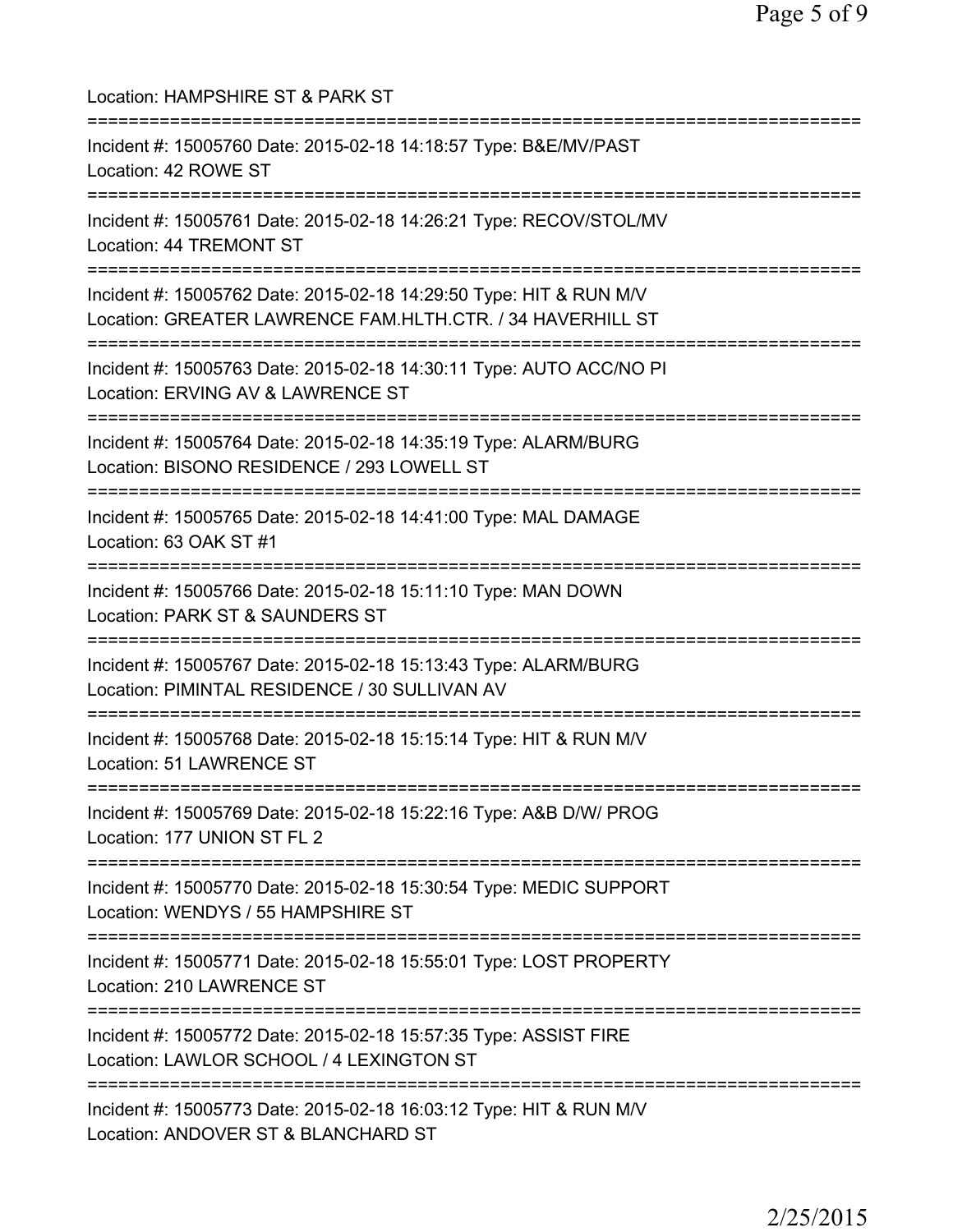| Incident #: 15005774 Date: 2015-02-18 16:15:26 Type: DOMESTIC/PROG<br>Location: 99 MYRTLE ST FL 1STFL                                        |
|----------------------------------------------------------------------------------------------------------------------------------------------|
| Incident #: 15005775 Date: 2015-02-18 16:18:38 Type: B&E/PAST<br>Location: 203 WILLOW ST                                                     |
| Incident #: 15005776 Date: 2015-02-18 16:29:10 Type: AUTO ACC/NO PI<br>Location: 505 BROADWAY                                                |
| Incident #: 15005777 Date: 2015-02-18 16:57:19 Type: NOISE ORD<br>Location: 257 BROADWAY                                                     |
| Incident #: 15005778 Date: 2015-02-18 16:57:42 Type: MV/BLOCKING<br>Location: GROTON ST & S BROADWAY                                         |
| Incident #: 15005779 Date: 2015-02-18 17:04:34 Type: DOMESTIC/PROG<br>Location: 19 PORTLAND ST                                               |
| Incident #: 15005780 Date: 2015-02-18 17:08:15 Type: AUTO ACC/NO PI<br>Location: ALLSTON ST & MARSTON ST<br>===========================      |
| Incident #: 15005781 Date: 2015-02-18 17:11:28 Type: SUS PERS/MV<br>Location: 6 YALE ST                                                      |
| Incident #: 15005782 Date: 2015-02-18 17:23:03 Type: ALARM/BURG<br>Location: 65 MERRIMACK ST #1                                              |
| Incident #: 15005783 Date: 2015-02-18 17:35:36 Type: SUS PERS/MV<br>Location: ANDOVER ST & S BROADWAY                                        |
| ===================================<br>Incident #: 15005784 Date: 2015-02-18 17:50:34 Type: DISTURBANCE<br>Location: EXETER ST & WINTHROP AV |
| Incident #: 15005785 Date: 2015-02-18 17:54:41 Type: CK WELL BEING<br>Location: 248 BROADWAY #203                                            |
| Incident #: 15005786 Date: 2015-02-18 18:02:12 Type: MEDIC SUPPORT<br>Location: 9 SUMMER ST #S702                                            |
| Incident #: 15005787 Date: 2015-02-18 18:20:32 Type: M/V STOP<br>Location: HAVERHILL ST & MARGIN ST                                          |
|                                                                                                                                              |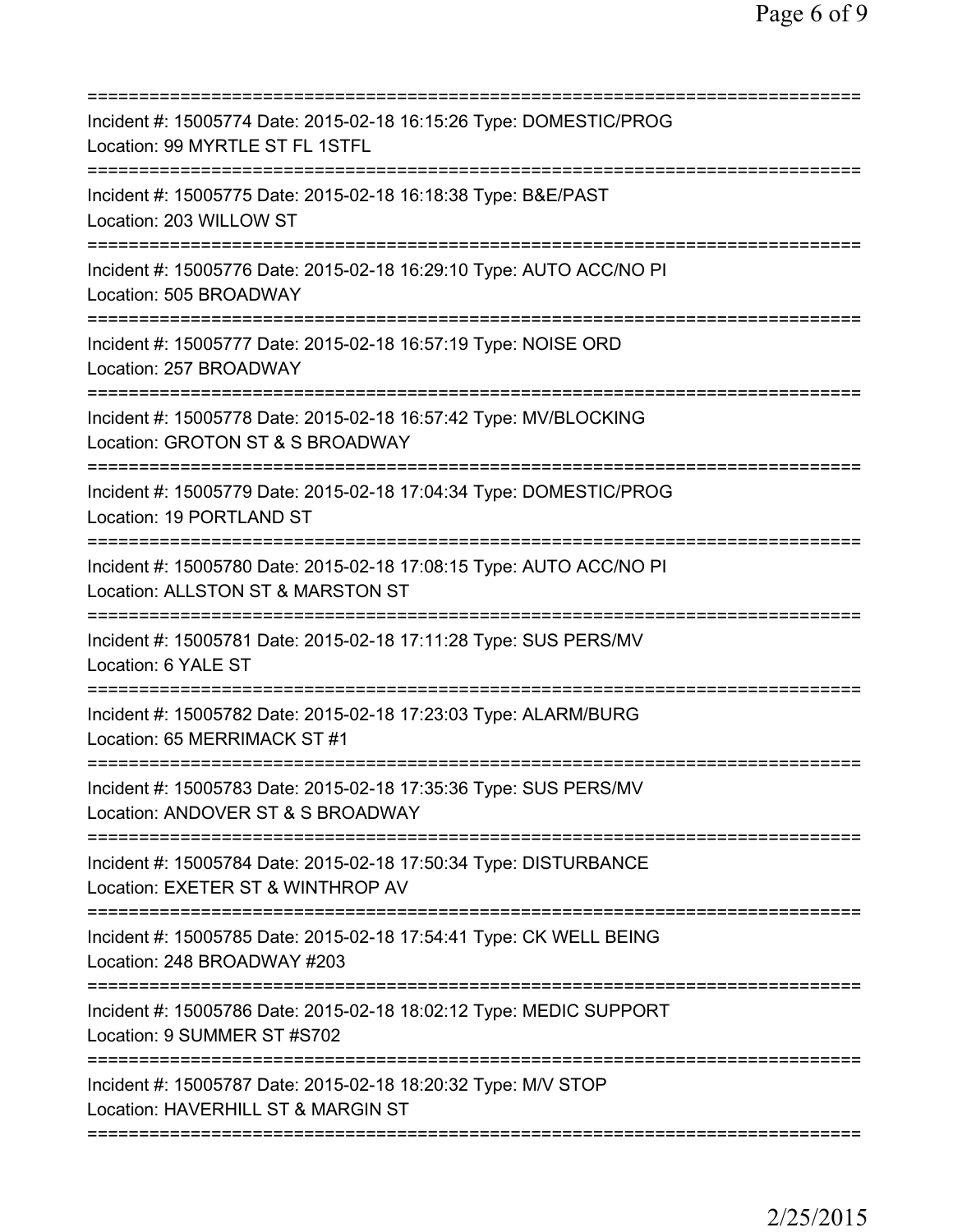Page 7 of 9

| Incident #: 15005788 Date: 2015-02-18 18:31:12 Type: M/V STOP<br>Location: ESSEX ST & MARGIN ST                            |
|----------------------------------------------------------------------------------------------------------------------------|
| Incident #: 15005789 Date: 2015-02-18 18:31:52 Type: UNWANTEDGUEST<br>Location: 224 WATER ST FL 2                          |
| Incident #: 15005790 Date: 2015-02-18 19:01:33 Type: M/V STOP<br>Location: OLIVER SCHOOL / 183 HAVERHILL ST                |
| :========================<br>Incident #: 15005791 Date: 2015-02-18 19:05:38 Type: ALARM/BURG<br>Location: 85 MANCHESTER ST |
| Incident #: 15005793 Date: 2015-02-18 19:08:45 Type: HIT & RUN M/V<br>Location: ANDOVER ST & BEACON ST                     |
| Incident #: 15005792 Date: 2015-02-18 19:09:55 Type: M/V STOP<br>Location: EXETER ST & PHILLIPS ST                         |
| Incident #: 15005794 Date: 2015-02-18 19:42:04 Type: M/V STOP<br>Location: HAVERHILL ST & WEST ST                          |
| Incident #: 15005795 Date: 2015-02-18 19:49:37 Type: M/V STOP<br>Location: BROADWAY & TREMONT ST                           |
| Incident #: 15005796 Date: 2015-02-18 20:18:26 Type: MV/BLOCKING<br>Location: 150 HIGH ST                                  |
| Incident #: 15005797 Date: 2015-02-18 20:24:27 Type: ASSSIT AMBULANC<br>Location: 12 METHUEN ST FL 2                       |
| Incident #: 15005798 Date: 2015-02-18 20:34:01 Type: B&E/PAST<br>Location: 129 S UNION ST FL 2                             |
| Incident #: 15005799 Date: 2015-02-18 20:36:28 Type: MV/BLOCKING<br>Location: 68 NEWBURY ST                                |
| Incident #: 15005800 Date: 2015-02-18 20:38:33 Type: ALARM/BURG<br>Location: 100 AMESBURY ST                               |
| Incident #: 15005801 Date: 2015-02-18 20:50:14 Type: ASSSIT OTHER PD<br>Location: 235 BROADWAY                             |
| Incident #: 15005802 Date: 2015-02-18 21:27:27 Type: AUTO ACC/UNK PI                                                       |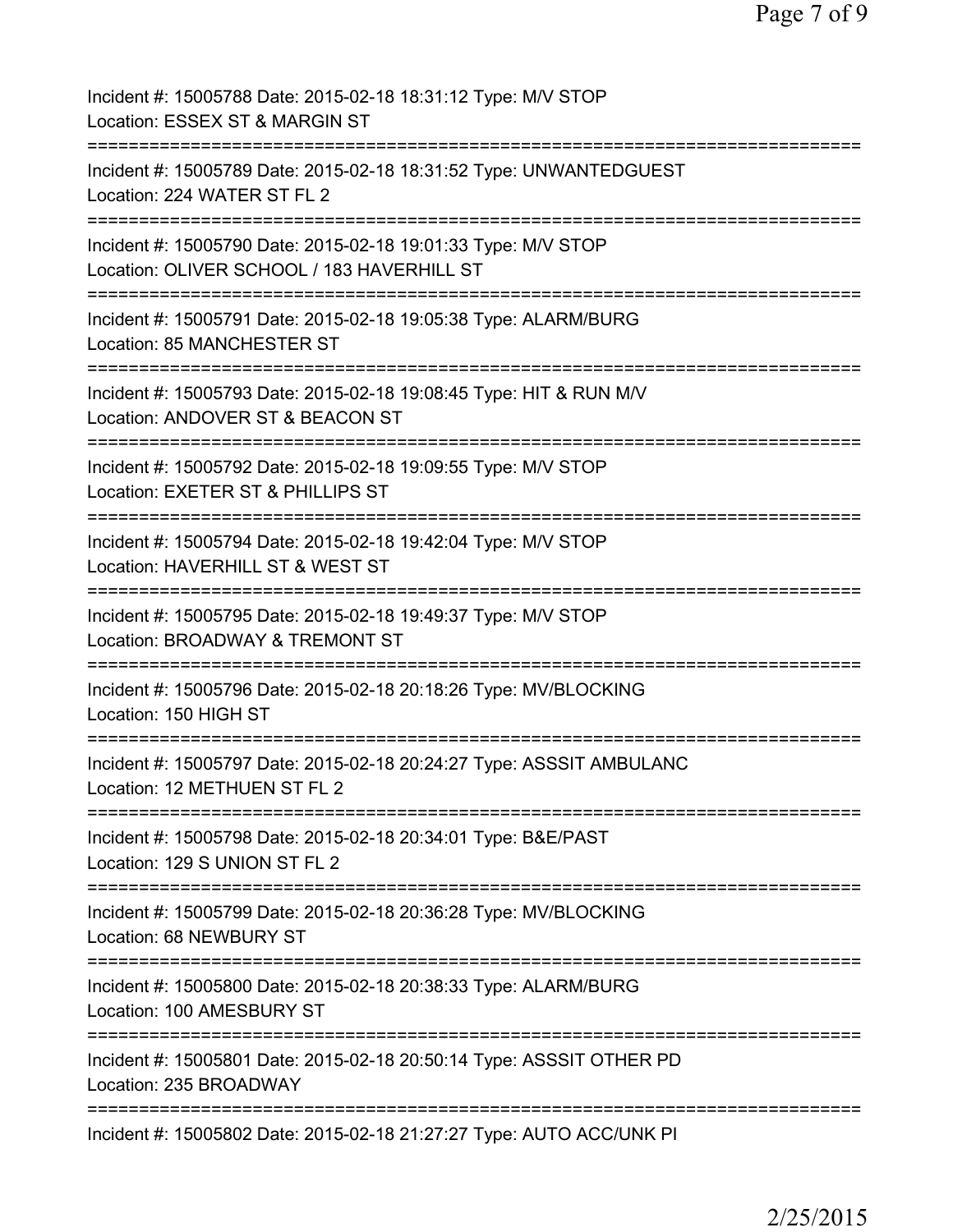| Location: HAFFNERS CAR WASH / 330 S BROADWAY                                                                           |
|------------------------------------------------------------------------------------------------------------------------|
| Incident #: 15005803 Date: 2015-02-18 21:38:21 Type: UNWANTEDGUEST<br>Location: 19 WINTER ST                           |
| Incident #: 15005804 Date: 2015-02-18 21:44:34 Type: THREATS<br>Location: 108 NEWBURY ST                               |
| Incident #: 15005805 Date: 2015-02-18 21:58:37 Type: MV/BLOCKING<br><b>Location: EXETER ST</b><br>-------------------- |
| Incident #: 15005806 Date: 2015-02-18 22:00:54 Type: M/V STOP<br>Location: DURSO AV & WINTHROP AV                      |
| Incident #: 15005807 Date: 2015-02-18 22:06:29 Type: M/V STOP<br>Location: LAWRENCE HIGH SCHOOL / 233 HAVERHILL ST     |
| Incident #: 15005808 Date: 2015-02-18 22:21:24 Type: MV/BLOCKING<br>Location: 94 BROOKFIELD ST                         |
| Incident #: 15005809 Date: 2015-02-18 22:40:02 Type: MV/BLOCKING<br>Location: CLARKE ST & HIGH ST                      |
| Incident #: 15005810 Date: 2015-02-18 22:46:02 Type: INVESTIGATION<br>Location: 158 MARGIN ST                          |
| Incident #: 15005812 Date: 2015-02-18 23:11:10 Type: DOMESTIC/PROG<br><b>Location: 58 CONDUIT</b>                      |
| Incident #: 15005811 Date: 2015-02-18 23:12:42 Type: ALARM/BURG<br>Location: 77A WINTHROP AV                           |
| Incident #: 15005813 Date: 2015-02-18 23:16:46 Type: HIT & RUN M/V<br>Location: 157 BAILEY ST                          |
| Incident #: 15005814 Date: 2015-02-18 23:18:25 Type: UNWANTEDGUEST<br>Location: 50 BROADWAY                            |
| Incident #: 15005815 Date: 2015-02-18 23:20:40 Type: RECOV/STOL/MV<br>Location: 125 AMESBURY ST                        |
|                                                                                                                        |

327 record(s)